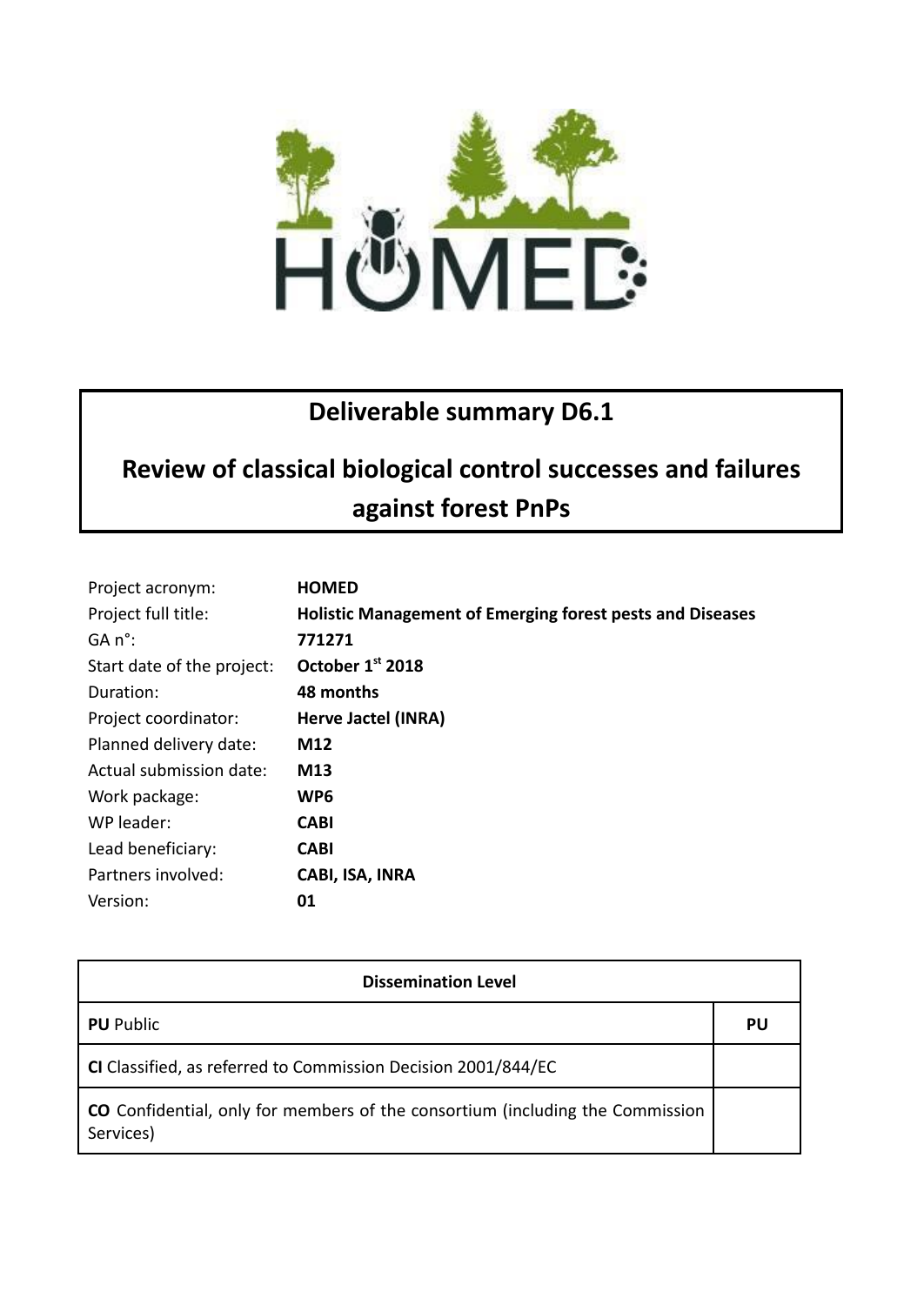



## **1. Summary**

Classical biological control (CBC), i.e. the introduction of natural enemies from the region of origin, has proven to be an efficient and cost-effective tool to control invasive pests worldwide. However, a global analysis of the trends in the CBC of insect pests by insects revealed that the success of introduced agents in completely controlling a target is only about 10% (Cock et al. 2016). About 55% of these introductions were made against pests of woody plants, for which the overall success rate tends to be higher than for pests of herbaceous plants (Kenis et al. 2017).

\_\_\_\_\_\_\_\_\_\_\_\_\_\_\_\_\_\_\_\_\_\_\_\_\_\_\_\_\_\_\_\_\_\_\_\_\_\_\_\_\_\_\_\_\_\_\_\_\_\_\_\_\_\_\_\_\_\_\_\_\_\_\_\_\_\_\_\_\_\_\_\_\_\_\_\_\_\_\_\_\_\_\_\_\_\_\_

The relatively low success rate begs the questions (1) what are the factors affecting the success of biological control introductions and (2) what can be done to increase the success? Therefore, the main objective of this study was to review and analyse the successes and failures of previous CBC projects against invasive pests to suggest approaches for improving the success of CBC.

A literature review about the factors that can affect the success of biological control introductions identified five main aspects of CBC in which the factors can be classified. The first three concern biotic factors such as life-history traits and interactions between the three trophic levels involved in CBC, namely (1) biocontrol agents, (2) targets, and (3) target plants. Furthermore, (4) abiotic factors, such as climate, may further influence the success, as well as (5) management strategies, e.g. procedures of agent selection, rearing, release, and post-release studies. In most cases, factors within these aspects have been studied independently, for example, the comparison of the success in CBC using predators or parasitoids as agents. While this can be informative, the relative importance of these factors within the complexity of CBC programmes and its aspects remains unknown. Therefore, the analysis in this report aims at taking a more holistic view of the factors that may impact the success or failure of biological control introductions, even if it is restricted to readily available information from the literature.

The main objective of this study was to review the successes and failures of previous CBC projects against invasive pests using the BIOCAT catalogue of biological introductions (Cock et al. 2016) to suggest approaches for improving the success of biological control introductions. We decided not to restrict the analysis to forest pests because the general principles of CBC and the biological traits of agents and targets are the same for all crop systems and there is much to learn from biological control introductions against agents feeding on herbaceous plants.

To this end, we filtered the BIOCAT2010 database (Cock et al. 2016) to extract entries for the Western Palearctic ecozone and added 15 new variables that were either populated based on existing variables in the database or based on information from published peer-reviewed scientific literature or available grey literature (i.e. reports). The new variables mainly concerned traits of agents, targets, and target host plants, but also included the number of repeated introductions of a specific agent against a target species as a management aspect. Summary statistics were then calculated to describe the general trends of success in CBC in the Western Palearctic ecozone at three levels: agent establishment, impact on the target population (partial to complete control of the target), and complete control of the target (no other control methods needed). For the holistic analysis of factors significantly influencing the success, we analysed the extended BIOCAT2010 database using separate logistic regressions for the three levels of success as dependent variables and nine explanatory variables as well as four interaction terms. A separate set of three logistic regressions with three additional explanatory variables was conducted for only parasitoids as biological control agents.